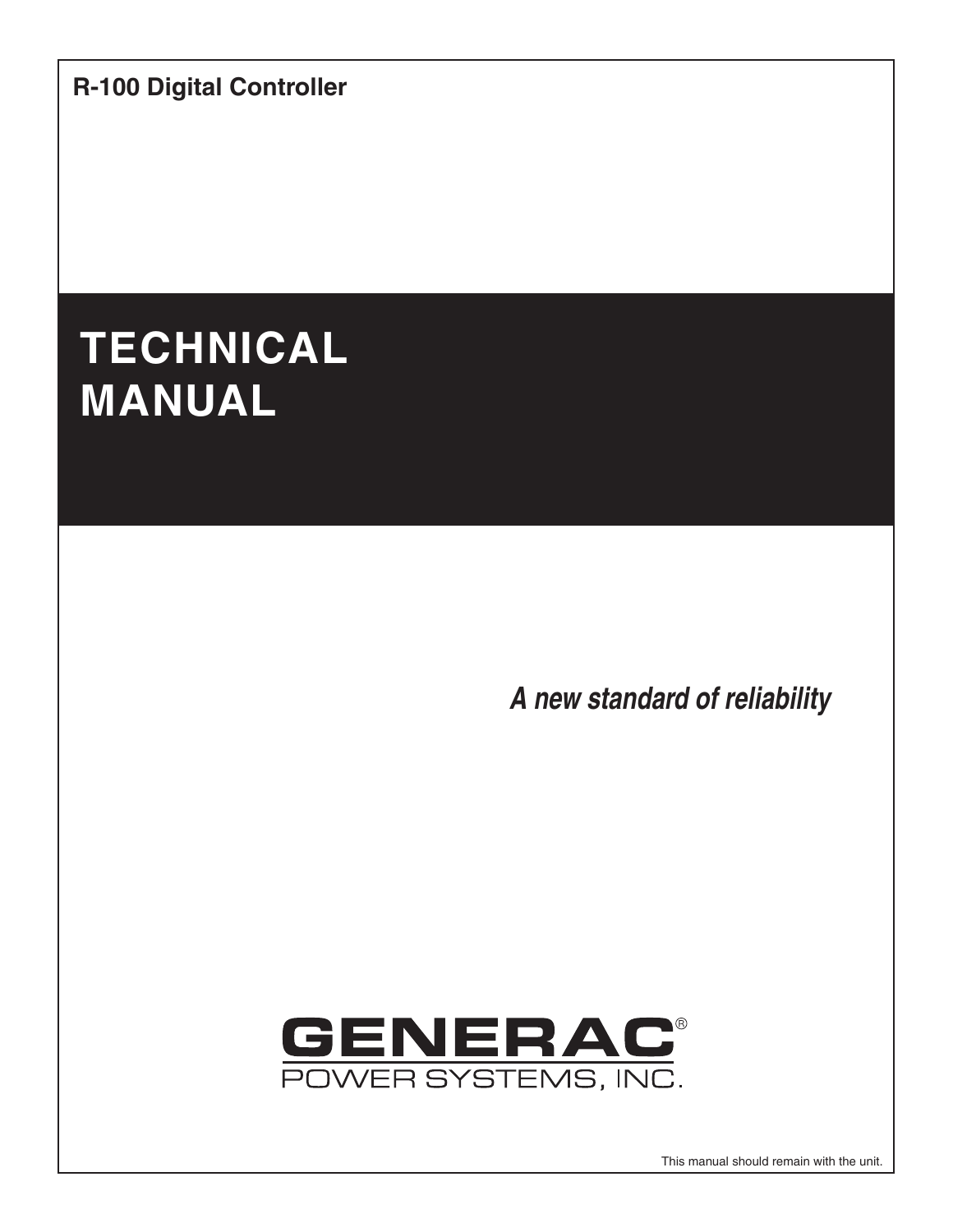

#### *SAVE THESE INSTRUCTIONS – The manufacturer suggests that these rules for safe operation be copied and posted in potential hazard areas. Safety should be stressed to all operators and potential operators of this equipment.*  $\triangle$

Study these SAFETY RULES carefully before installing, operating, or servicing this equipment. Become familiar with this manual and all literature pertaining to the generator set and related equipment. This equipment can operate safely, efficiently, and reliably only if it is properly installed, operated, and maintained. Many accidents are caused by failing to follow simple and fundamental rules or precautions.

The manufacturer cannot anticipate every possible circumstance that might involve a hazard. The warnings in this manual, and on tags and decals affixed to the equipment, are, therefore, not all-inclusive. If using a procedure, work method, or operating technique the manufacturer does not specifically recommend, ensure that it is safe for others. Also make sure the procedure, work method, or operating technique utilized does not render the equipment unsafe.

## **A GENERAL HAZARDS A**

- For safety reasons, the manufacturer recommends that this equipment be installed and serviced by an Authorized Service Dealer or other qualified electrician or installation technician who is familiar with applicable codes, standards, and regulations. The operator also must comply with all such codes, standards, and regulations.
- When working on this equipment, remain alert at all times. Never work on the equipment when physically or mentally fatigued.
- Inspect the equipment regularly, and promptly repair or replace all worn, damaged or defective parts, using only factory-approved parts.
- Before performing any maintenance on the generator or any related equipment, disconnect the generator's battery cables and remove panel fuse to prevent accidental startup. Disconnect the cable from the battery post, indicated by a NEGATIVE, NEG, or (–) first. Reconnect that cable last.

# **ELECTRICAL HAZARDS**

• Generators produce dangerous electrical voltages and can cause fatal electrical shock. Avoid contact with bare wires, terminals, connections, etc., while the generator and related equipment are running. Ensure all appropriate covers, guards, and barriers are in place before operating the equipment. If working around an operating unit, stand on an insulated, dry surface to reduce potential shock hazards.

- Do not handle any kind of electrical device while standing in water, while barefoot, or while hands or feet are wet. DANGEROUS ELECTRICAL SHOCK MAY RESULT.
- If people must stand on metal or concrete while installing, operating, servicing, adjusting, or repairing this equipment, place insulative mats over a dry wooden platform. Work on the equipment only while standing on such insulative mats.
- Wire gauge sizes of electrical wiring, cables, and cord sets must be adequate to handle the maximum electrical current (amperage) to which they will be subjected to.
- Before installing or servicing this equipment, make sure that all power voltage supplies are positively turned off at their source. Failure to do so will result in hazardous and possibly fatal electrical shock.
- When installed with an automatic transfer switch, the generator may crank and start anytime, without warning. To prevent injuries caused by sudden start-up, disable the generator's automatic start circuit before working on, or around, the unit. Then, place a "Do Not Operate" tag on the generator control panel and on the transfer switch.
- In case of an accident caused by electric shock, immediately shut down the source of electrical power. If this is not possible, attempt to free the victim from the live conductor. AVOID DIRECT CONTACT WITH THE VICTIM. Use a nonconducting implement, such as, a rope or board, to free the victim from the live conductor. If the victim is unconscious, apply first aid and get immediate medical help.
- Never wear jewelry when working on this equipment. Jewelry can conduct electricity, resulting in electric shock, or may get caught in moving components, causing injury.

# *A* FIRE HAZARDS A

• For fire safety, the generator and related equipment must be installed and maintained properly. Installation always must comply with applicable codes, standards, laws, and regulations. Adhere strictly to local, state, and national electrical and building codes. Comply with regulations the Occupational Safety and Health Administration (OSHA) has established. Also, ensure that the equipment is installed in accordance with the manufacturer's instructions and recommendations. Following proper installation, do nothing that might alter a safe installation and render the unit in noncompliance with the aforementioned codes, standards, laws, and regulations.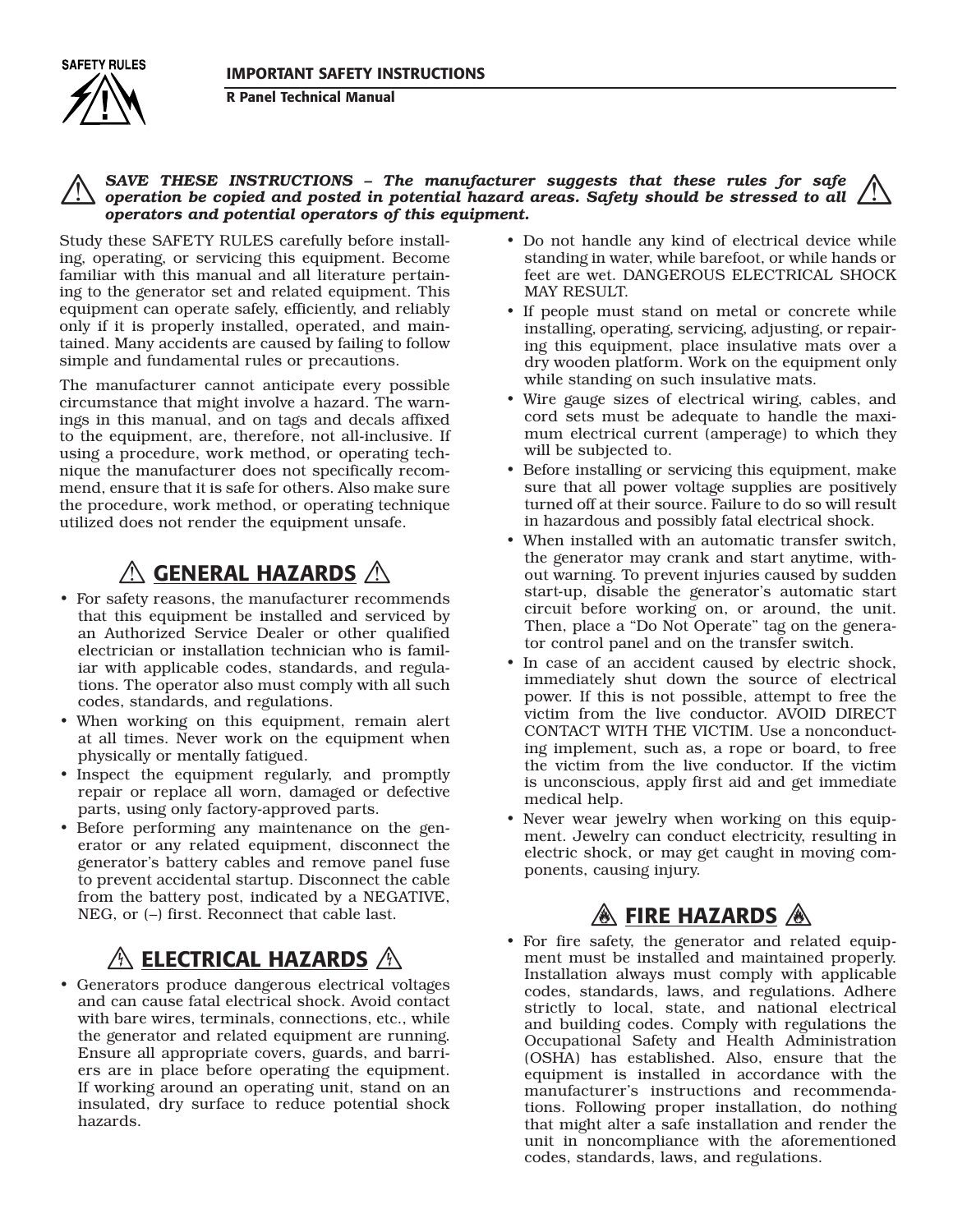#### **Table of Contents R Panel Technical Manual**



### **Table of Contents**

| Control Board Dip Switch Settings  2        |  |
|---------------------------------------------|--|
|                                             |  |
|                                             |  |
|                                             |  |
|                                             |  |
|                                             |  |
|                                             |  |
|                                             |  |
|                                             |  |
|                                             |  |
|                                             |  |
|                                             |  |
|                                             |  |
|                                             |  |
|                                             |  |
| System Ready (Green LED Indicator) 7        |  |
| Low Fuel Pressure (Yellow LED Indicator)  7 |  |
|                                             |  |
| Low Oil Pressure (Red LED Indicator)7       |  |
| High Coolant Temp/Low Coolant Level         |  |
|                                             |  |

| <b>RPM Signal Failure</b><br>(Flashing Red Overspeed Indicator) 7 |  |
|-------------------------------------------------------------------|--|
| RPM Signal Failure During Cranking 8                              |  |
| RPM Signal Failure During Running 8                               |  |
|                                                                   |  |
| Invalid Cylinder Dip Switch Setting                               |  |
|                                                                   |  |
| Automatic Transfer Switch (ATS Mode) 8                            |  |
| <b>Engineered Transfer Switch</b>                                 |  |
| Voltage Regulator Adjustment  10                                  |  |
| R-100 J1 Connector (23 Pin,<br>Black=1800 rpm, Blue=3600 rpm) 11  |  |
| R-100 J2 Connector (14 Pin White)  11                             |  |
| 2A and 10A Battery Chargers 11                                    |  |
| 2A, 12VDC Battery Charger  12                                     |  |
| 10A, 12VDC Battery Charger  13                                    |  |
|                                                                   |  |

### **AUTHORIZED SERVICE DEALER LOCATION**

To locate the nearest AUTHORIZED SERVICE DEALER, please call this number:

### **1-800-333-1322**

DEALER LOCATION INFORMATION CAN BE OBTAINED AT THIS NUMBER, or visit the website at www.generac.com.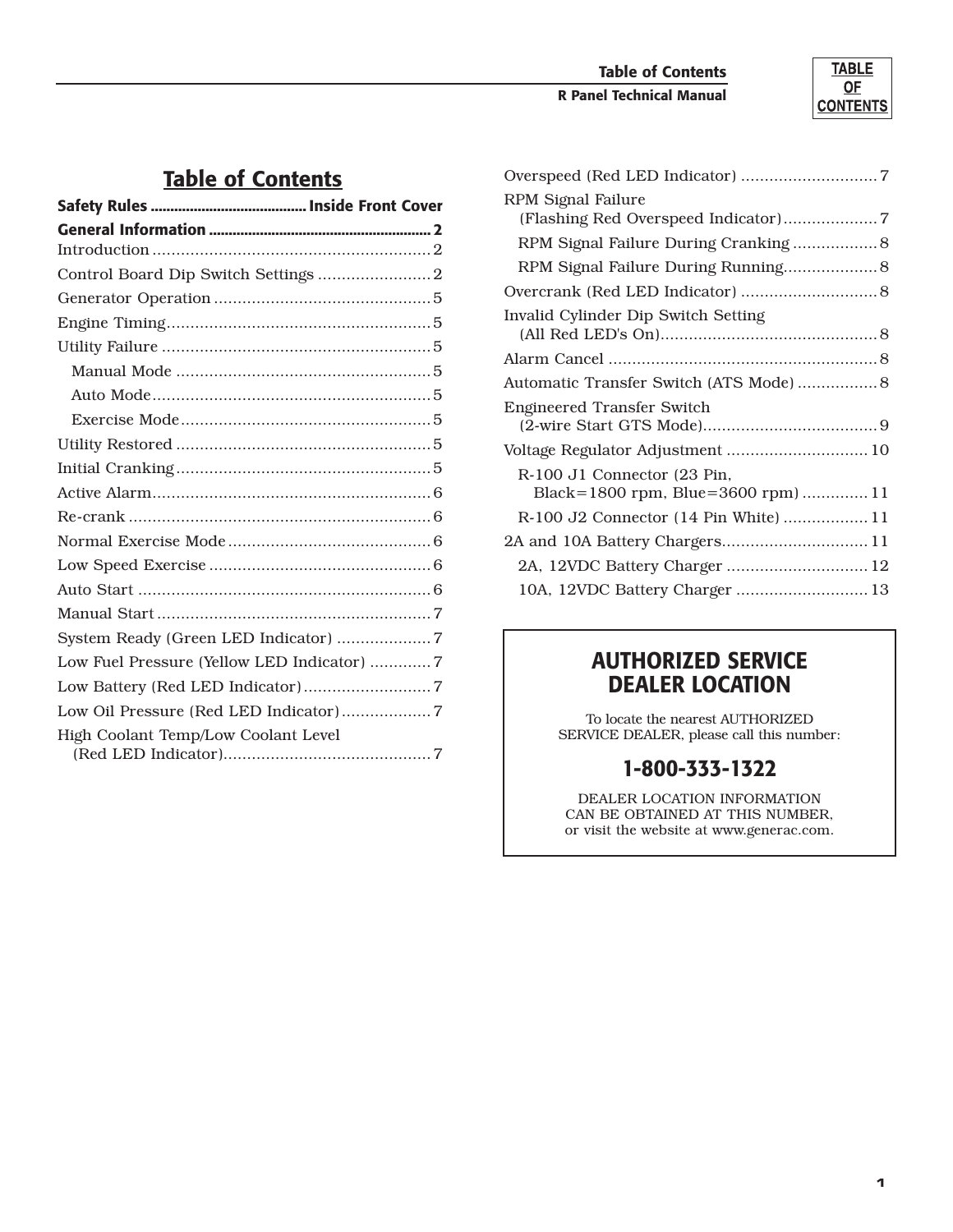

**R Panel Technical Manual**

#### **INTRODUCTION**

The R-100 Controller incorporates the Generator control circuitry, the ignition coil driver circuitry, the stepper motor governor driver circuitry and the interface circuitry to an external digital governor driver.

The R-100 Controller can control a:

- 4-cylinder, 1.5L engine having a stepper motor governor
- 4-cylinder, 2.5L engine having a stepper motor governor
- 6-cylinder, 3.0L engine having a digital governor

• 6-cylinder, 3.9L engine having a digital governor The R-100 controller will monitor the utility voltage to determine if stand-by power is required. Should the utility voltage fail, the unit will start and run, detaching from the utility and supplying the customer load from the generator.

The 2.5L and 3.0L engines use a 36-1 crank sensor to provide engine position and speed information. The 2.5L engine uses two coil drivers and a waste spark coil pack. The 3.0L engine uses three coil drivers and a waste spark coil pack. With a waste spark coil, each high-voltage coil output is connected to two spark plugs resulting in each spark plug being fired during both the compression and exhaust cycle.

The 3.9L engine uses a 164 tooth mag pick-up flywheel sensor and a +12V distributor hall sensor to provide engine position and speed information. The 3.9L engine uses one coil driver together with a single-fire coil and a distributor sensor. With a single-fire coil each spark plug is only fired during the compression cycle.

The 1.5L engine uses a 104 tooth mag pick-up (flywheel) sensor to provide engine speed information for the stepper motor governor. The ignition function and engine timing on the 1.5L generator is determined by the distributor.

The R-100 Controller, when a digital governor is used, can maintain the engine's steady-state speed at either 1800 rpm or 3600 rpm (60Hz operation only), depending on the main alternator and control board hardware installed in the Generator.

The R-100 Controller, when a Stepper motor Governor is used, maintains the engine's steady-state speed at 1800 rpm when 60Hz operation has been selected and 1500rpm when 50Hz operation has been selected.

The Governor gains have been pre-set and are not adjustable.

All Generators are able to operate with either LP or Natural Gas (NG). Engine timing for a specific fuel is selected via a DIP Switch on the R-100 Controller, except on the 1.5L generator.

### **CONTROL BOARD DIP SWITCH SETTINGS**

The Switch "ON" position location is marked on the DIP Switch housing (see Figure 1.) To activate the DIP Switch settings place the AUTO/OFF/MANUAL Switch in the OFF Mode, make the DIP Switch changes and then push and hold the Set Exercise Switch for five seconds.

|            | <b>Switch OFF</b>                          | <b>Switch ON</b>                  |
|------------|--------------------------------------------|-----------------------------------|
| Position 1 | $50$ Hz                                    | 60 Hz                             |
| Position 2 | ATS Mode<br>("HS" transfer switch)         | GTS Mode<br>("W" transfer switch) |
| Position 3 | <b>Low Speed Exercise</b>                  | Normal Speed<br><b>Exercise</b>   |
|            | Position 4   LP Vapor Fuel (LP)            | Natural Gas Fuel (NG)             |
|            | Position $5 \mid 1.5L$ or 3.9L Engine      | 2.5L or 3.0L Engine               |
| Position 6 | 6 Cylinder Engine                          | 4 Cylinder Engine                 |
| Position 7 | CCW Stepper Rotation   CW Stepper Rotation |                                   |
| Position 8 | Reserved                                   | Reserved                          |

DIP Switch Position 1: Selects the Generator main alternator output frequency. The ability to select the Generator output frequency (i.e. 60Hz or 50Hz) is only available on the 2.5L Generators.

DIP Switch Position 2: Selects the type of transfer switch to be used with the Generator. When an "HS" or "RTS" type transfer switch is used (ATS Mode) this DIP Switch should be in the OFF Position. When a "W" or "HTS" type transfer switch is used (GTS Mode) the Generator 2-Wire start inputs can be used to control the Generator operation. The 2-Wire start inputs are labeled as 178 and 183 on the wiring terminals inside the R-Panel.

DIP Switch Position 3: Selects the engine operating speed in exercise mode.

DIP Switch Position 4: Selects the type of Fuel used by the Generator. The Fuel Regulator must also be configured for the correct Fuel type.

DIP Switch Position 5: Selects the engine displacement.

DIP Switch Position 6: Selects the number of engine cylinders.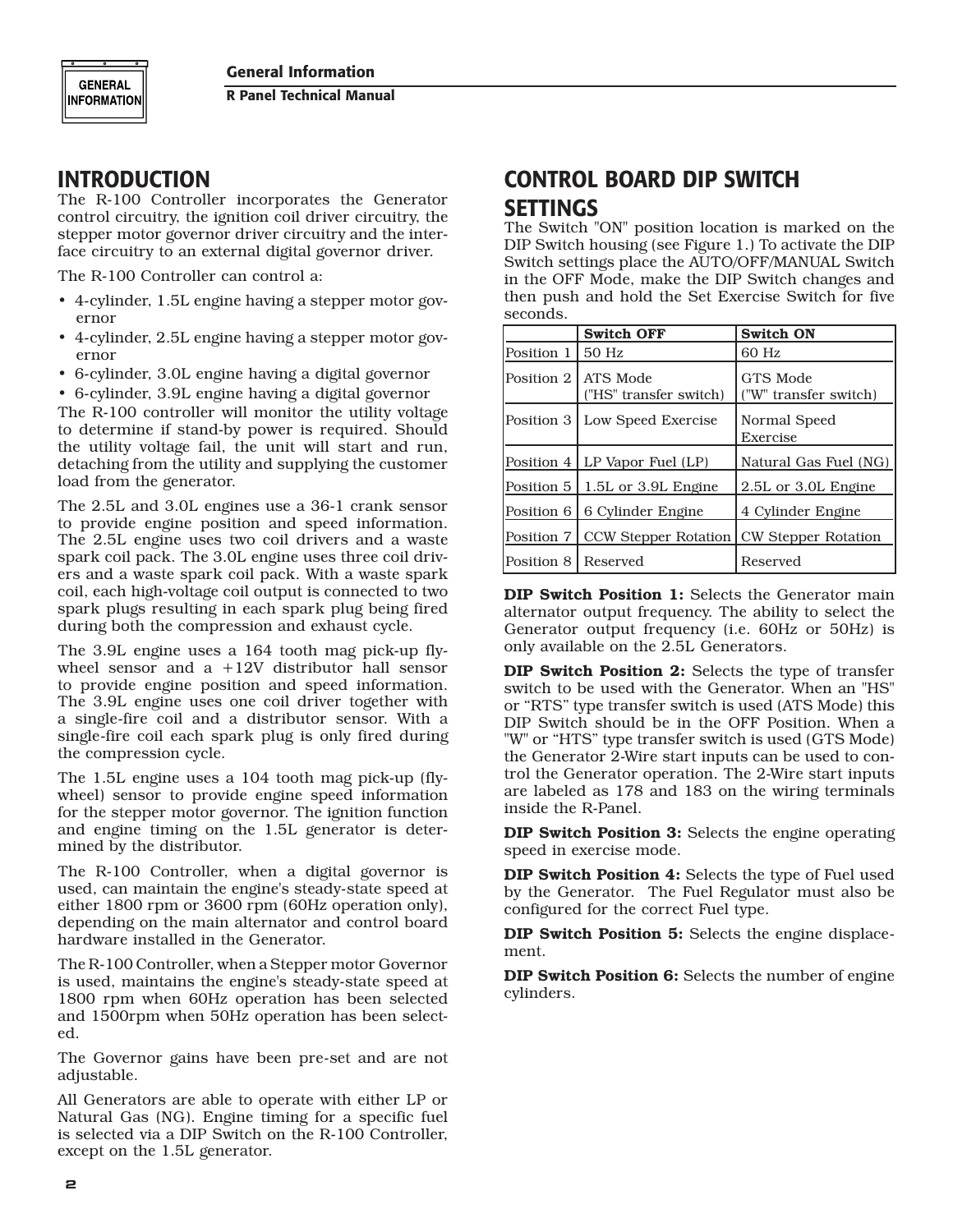DIP Switch Position 7: Selects the direction of rotation of the Stepper motor Governor and should be set for CCW Stepper rotation (DIP Switch OFF) for the 2.5L Generator. Rotation is observed looking at the stepper shaft as it moves from closed throttle to open throttle.

DIP Switch Position 8: The position of this DIP switch (ON or OFF) does not affect Generator operation.

*Figure 1 — Dip Switch Settings*





**11** If the DIP switch settings are not set correctly, **the Generator engine may run rough, not start or not provide rated power. When LP fuel is being used it is very important that DIP Switch Position 4 be in the LP fuel position (switch OFF).**

LED Indicators visible through Front Panel (see Table 1 and Figure 2).

*Table 1*

| <b>System Ready</b>               | Green LED         |
|-----------------------------------|-------------------|
| Low Fuel Pressure                 | <b>Yellow LED</b> |
| Low Battery                       | Red LED           |
| Low Oil Pressure                  | Red LED           |
| Hi Coolant Temp/Low Coolant Level | Red LED           |
| Over Speed/RPM Sensor Loss        | Red LED           |
| Over Crank                        | Red LED           |
|                                   |                   |

#### *Figure 2 — LED Indicators on Front Panel*

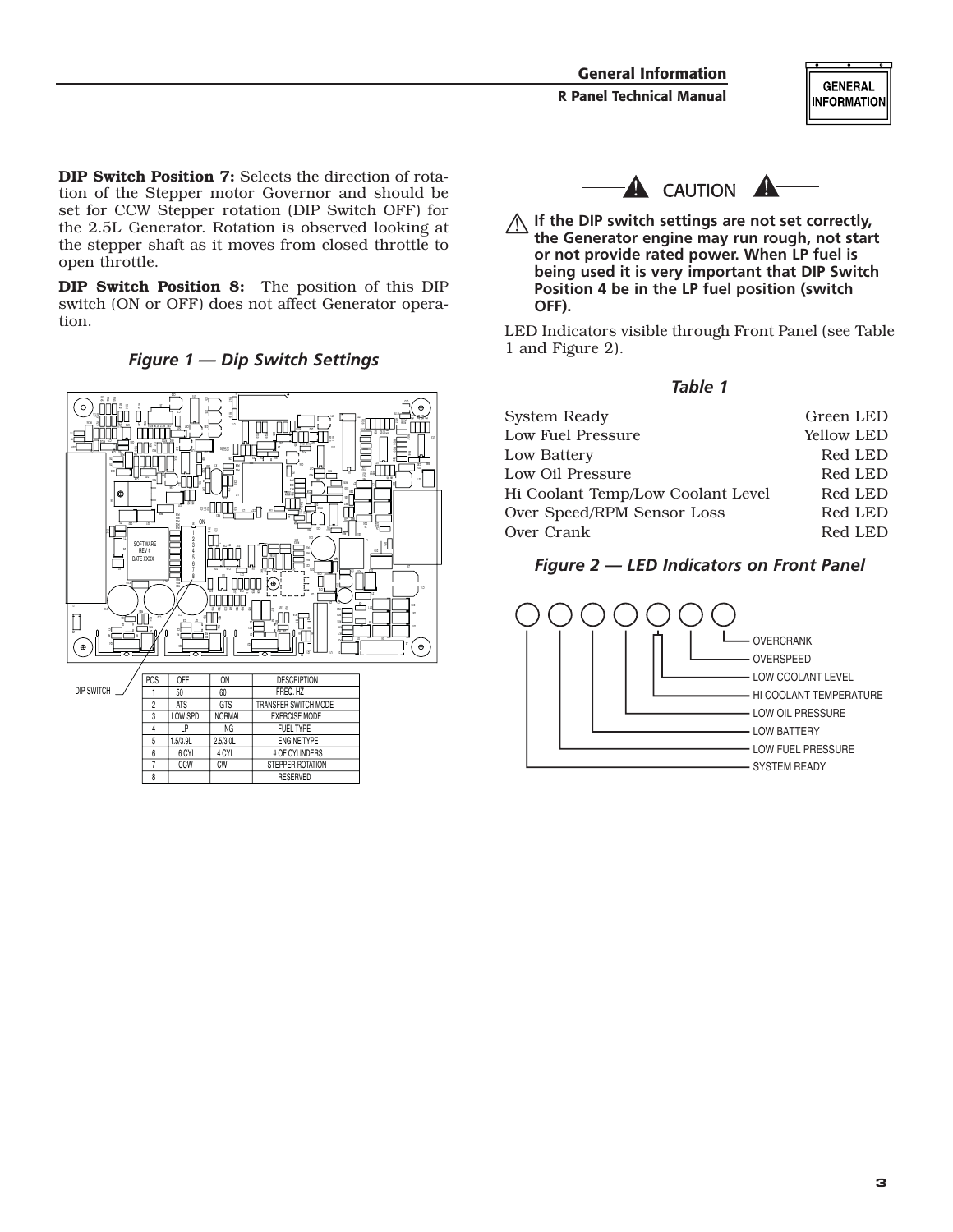#### **General Information**

#### **R Panel Technical Manual**

|                                                                   |                                 |                    |                      |            |                            |                      |                      | <b>Switch Position</b> |         |   |
|-------------------------------------------------------------------|---------------------------------|--------------------|----------------------|------------|----------------------------|----------------------|----------------------|------------------------|---------|---|
| <b>Condition</b>                                                  | <b>System</b><br>Ready          | Low<br><b>Fuel</b> | Low<br><b>Bat</b>    | Low<br>Oil | High<br><b>Temp</b>        | Over<br><b>Speed</b> | Over<br><b>Crank</b> | <b>Manual Auto Off</b> |         |   |
| Generator Switch is<br>in the OFF Mode                            | <b>OFF</b>                      | @                  | X                    | <b>OFF</b> | <b>OFF</b>                 | <b>OFF</b>           | OFF                  |                        |         | O |
| System Ready for<br><b>Automatic Start</b>                        | ON                              | @                  | $\mathsf X$          | OFF        | <b>OFF</b>                 | OFF                  | OFF                  |                        | O       |   |
| Generator Switch is<br>in the MANUAL Mode                         | <b>OFF</b>                      | @                  | $\times$             | <b>OFF</b> | <b>OFF</b>                 | OFF                  | OFF                  | O                      |         |   |
| <b>Weekly Exerciser</b><br>is not Set (Note A)                    | X                               | @                  |                      |            | Flashing Flashing Flashing | Flashing             | Flashing             | O                      | $\circ$ | O |
| Battery Voltage <12.2V<br>for $> 1$ minute                        | X                               | $^{\circledR}$     | ON<br>(Non-Latching) |            |                            |                      |                      | O                      | $\circ$ | O |
| Battery Voltage <6V<br>For $> 0.05$ seconds                       | <b>OFF</b>                      | $^{\circledR}$     | ON                   |            |                            |                      |                      | O                      | O       |   |
| Unit Shutdown due<br>To Low Oil Pressure                          | <b>OFF</b>                      | @                  | X                    | ON         |                            |                      |                      | $\circ$                | $\circ$ |   |
| Unit Shutdown due<br>To High Temperature<br>or Low Coolan.t Level | <b>OFF</b>                      | $^{\circledR}$     | X                    |            | ON                         |                      |                      | $\circ$                | O       |   |
| Unit Shutdown due<br>To Engine Overspeed                          | <b>OFF</b>                      | @                  | $\times$             |            |                            | ON                   |                      | $\circ$                | O       |   |
| Unit Failed to Start<br>During it's Crank Cycle                   | <b>OFF</b>                      | @                  | X                    |            |                            |                      | ON                   | $\circ$                | $\circ$ |   |
| Utility Voltage is<br>< 60% of Nominal                            | Flashing<br>1 sec rate          | @                  | $\mathsf{X}$         |            |                            |                      |                      | $\circ$                | O       |   |
| <b>Engine Speed Signal</b><br>Fault/RPM Signal Loss               | <b>OFF</b>                      | @                  | X                    |            |                            | Flashing             |                      | O                      | $\circ$ |   |
| Control Board is<br>In GTS Mode                                   | Flashing<br>5 sec ON, 1 sec OFF | @                  | X                    |            |                            |                      |                      | O                      | $\circ$ | O |
| DIP Switch #6 is<br>not set correctly                             | <b>OFF</b>                      | $^{\circledR}$     | ON                   | ON         | ON                         | ON                   | ON                   | O                      | O       | O |

**@ = Low Fuel Pressure is a Yellow LED and will be ON when fuel pressure is less than 5 inches Water Column X = indicates that the LED can be ON or OFF depending on the Operating Mode (i.e. Manual, OFF or Auto) Note A: a RED LED fault indication has priority over the flashing LED's used to indicate exercise time not set**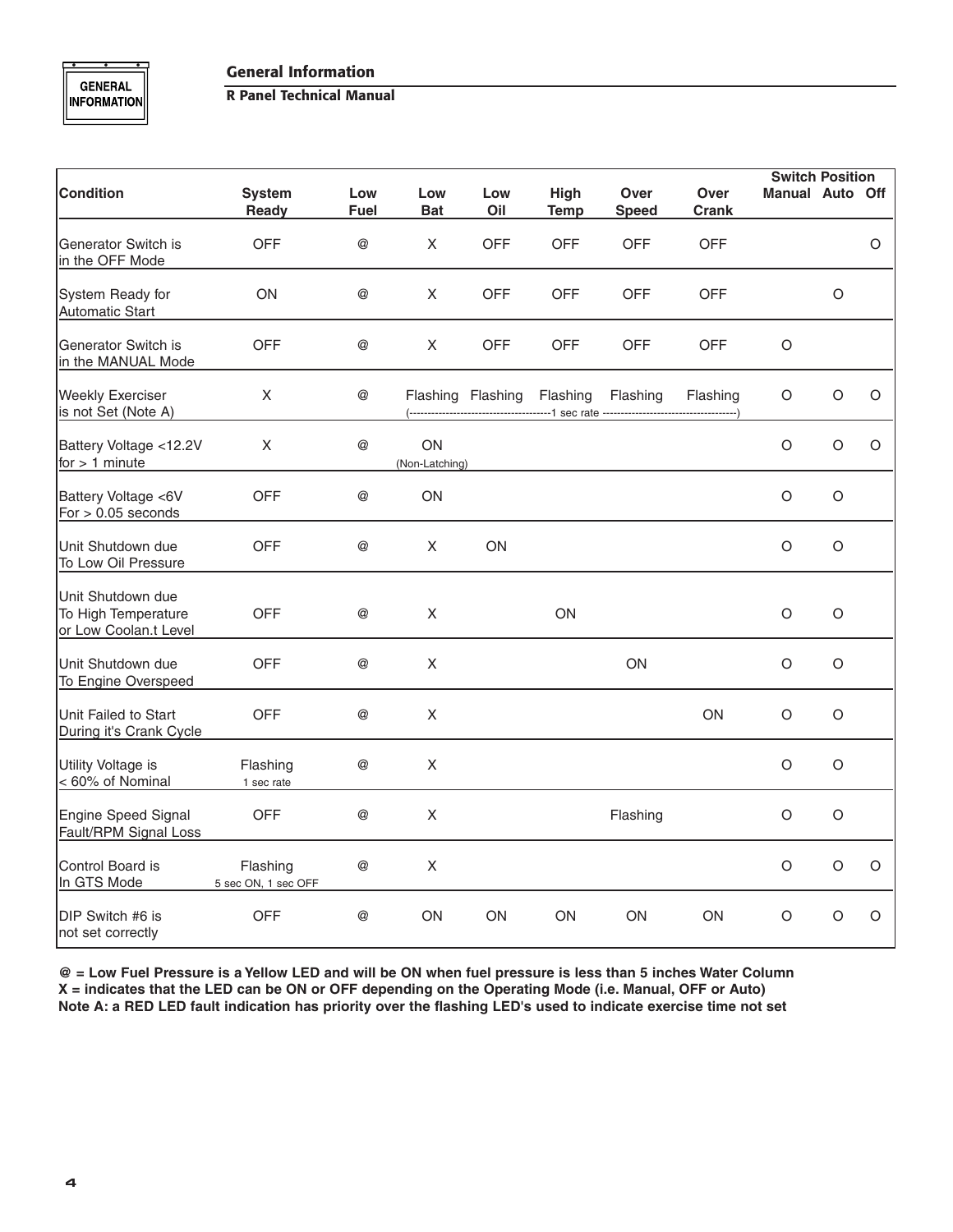### **GENERAL INFORMATION**

#### **GENERATOR OPERATION**

The R-100 Controller monitors the front panel switch position and reads the DIP Switch position settings when the control board is initially powered-up.

In the OFF position the software will only be incrementing the exercise timer and monitoring the battery voltage and low fuel pressure sensor.

In the MANUAL position the software will start and run the generator.

In the AUTO position the software will go into a "standby" mode, where the software will monitor the utility voltage and the exercise timer, and determine if the generator needs to be started and the load transferred.

Battery voltage is continuously monitored and a warning LED is lit if the battery voltage drops below approximately 12.2 volts for longer than 1 minute. The LED will turn off when the battery voltage goes back above approximately 12.5 volts.

If, however, the battery voltage drops below 6V during cranking the low battery LED will stay lit.

While starting and running the engine, the software will monitor the engine condition and shut the engine down on;

- Over Crank
- Over Speed
- High Coolant Temperature
- Low Coolant Level
- Low Oil Pressure
- Engine Speed Signal Loss/RPM Sensor Loss (the overspeed LED flashes to indicate this fault)
- Dead Battery (battery voltage < 6V during cranking)

### **ENGINE TIMING**

Nominal engine timing when Natural Gas (NG) fuel is selected is;

- 1.5L, 3600rpm engine is 43 degrees BTDC
- 2.5L, 1800rpm engine is 30 degrees BTDC
- 3.0L, 1800rpm engine is 28 degrees BTDC
- 3.9L, 1800rpm engine is 30 degrees BTDC
- 3.0L, 3600rpm engine is 36 degrees BTDC
- 3.9L, 3600rpm engine is 36 degrees BTDC

Nominal engine timing when LP fuel is selected is;

- 1.5L, 3600rpm engine is 43 degrees BTDC
- 2.5L, 1800rpm engine is 24 degrees BTDC
- 3.0L, 1800rpm engine is 21 degrees BTDC
- 3.9L, 1800rpm engine is 23 degrees BTDC
- 3.0L, 3600rpm engine is 25 degrees BTDC
- 3.9L, 3600rpm engine is 22 degrees BTDC

#### **UTILITY FAILURE**

When the utility fails, a 15 second timer will start. If the utility is still gone when the timer expires the engine will crank and start. Once started a 10 second engine warm-up timer will be initiated. When the warm-up timer expires, the R-100 controller will transfer the load to the generator (ATS Mode). The transfer of load when the generator is running is dependent upon the operating conditions as follows:

#### ◆ MANUAL MODE

The unit will not transfer if the Utility is present, will un-transfer if the Utility voltage is above 80% of nominal for > 15 seconds and will re-transfer if the Utility voltage drops below 60% of nominal for >15 seconds.

#### ◆ AUTO MODE

The engine will run if the utility fails for  $>15$  seconds, will not transfer if the utility is present, will un-transfer if the utility is above 80% of nominal for >15 seconds, and will stop the engine after a one 1 minute cool-down time.

#### **EXERCISE MODE**

The unit will not exercise if the generator is already running (in manual or auto mode). The Generator will only transfer if the utility fails during the exercise period for >15 seconds, and the switch is in the AUTO mode above.

#### **UTILITY RESTORED**

When the utility returns, a 15 second timer will start. At the completion of this time, if the utility supply has been above 80% of nominal voltage for the previous 15 seconds, the control will transfer the load back to the utility. When the load is transferred a 1 minute cool down timer will start, after which the engine will be shutdown.

#### **INITIAL CRANKING**

The initial crank cycle will be a 15 second crank followed by a 7 second rest. This will be followed by 5 additional cycles of 7 second cranks followed by 7 second rests. If the engine still fails to start, the overcrank LED will be illuminated.

Based on the above, the maximum number of engine crank events is six (6), which is approximately 90 seconds, prior to illuminating the overcrank LED.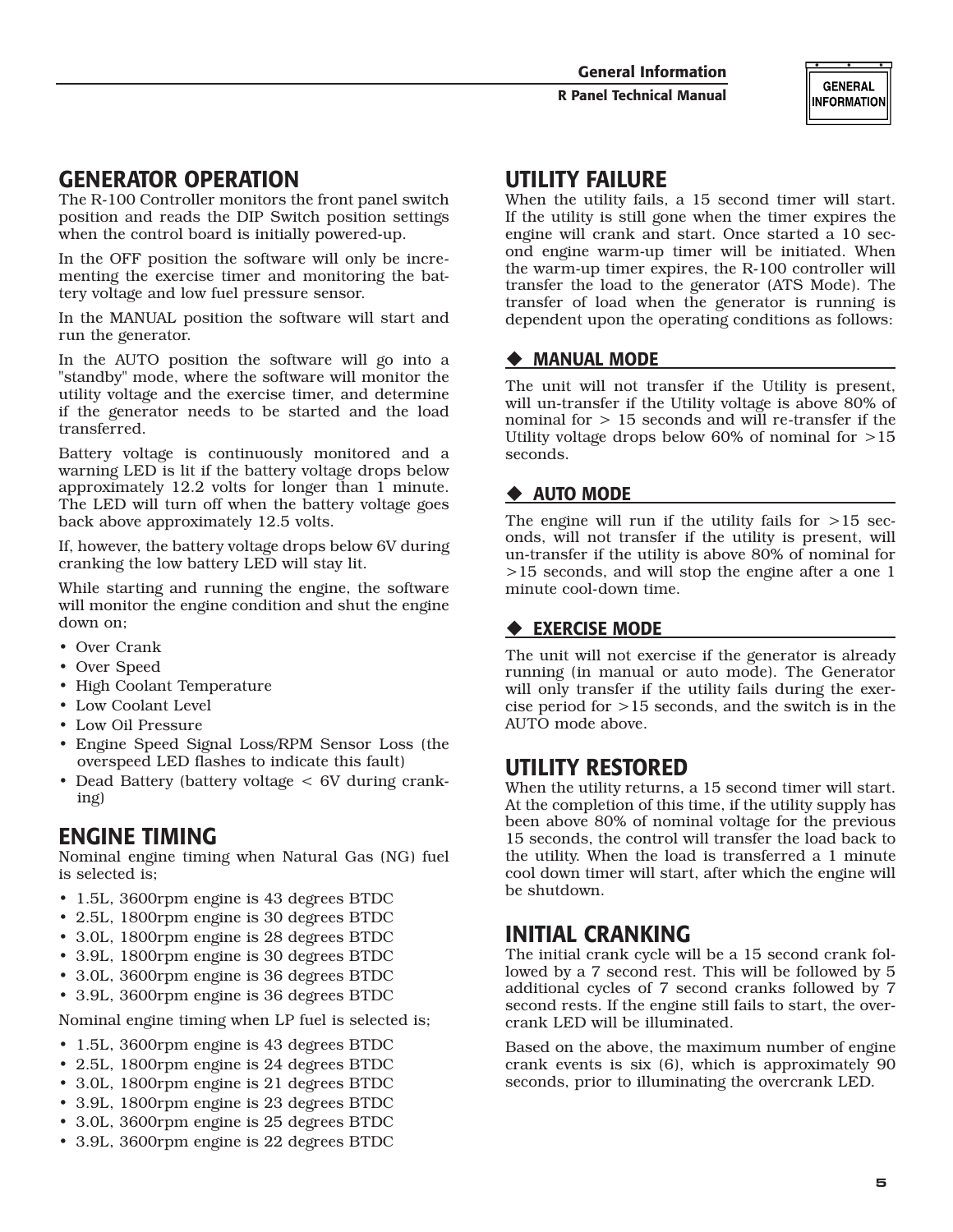#### **ACTIVE ALARM**

Low Oil pressure, High coolant temp/Low coolant level, Overspeed, Overcrank, Engine Speed signal loss and a Dead Battery indication will all be latched shutdowns. In the event one of these conditions occurs, the unit will be shut down, the appropriate LED will be illuminated, the alarm relay output will be activated and the unit will not start again without manual intervention (see Re-Crank below).

### **RE-CRANK**

If an engine speed signal failure occurs while the generator is running the engine will shutdown and then attempt a re-Crank. A maximum of two Re-Cranks will be attempted after which the overcrank LED will be set. If the engine speed signal failure occurred during the engine Exercise Mode the exercise timer will continue from where it was at the start of the Re-Crank and is not reset.

#### **NORMAL EXERCISE MODE**

To select this mode place DIP Switch Position 3 in the ON position

In Normal Exercise Mode a Generator will exercise at the engine's rated speed (i.e. a 3600rpm engine will exercise at 3600rpm, an 1800rpm engine will exercise at 1800rpm).

The R-100 Controller will start and run the generator once every 7 days for approximately 12 minutes. If the utility fails during the exercise period, this exercise period is aborted and the R-100 Controller transfers the load to the generator output, assumes automatic operation and continues to run until the utility is returned.

The weekly exercise cycle is set as follows:

- 1. Place the AUTO/OFF/MANUAL switch in the AUTO position
- 2. Press and hold the "Set Exercise Time " switch for 5 seconds and then release.

At this time all 5 red LED's will flash for 10 seconds, then the engine will start and run for it's 12 minute exercise period, then shut down. The generator will now start and run each week at approximately the same time.

If battery power to the R-100 Controller is lost, the weekly exercise time setting will be lost. This is indicated by all 5 red LED's continually flashing in ATS mode. In this state the generator will still start and run in MANUAL mode, or automatically start and run if utility voltage is lost while in AUTO mode, but it will NOT perform a weekly exercise cycle.

In the event of a failure while running in this mode, the 5 red LED's will stop flashing, the individual fault LED will turn on and the engine will be shut down. Once the AUTO/OFF/MANUAL switch is switched to OFF, the individual fault LED will turn off and the 5 red LED's will begin flashing to show that the Exercise Mode has not yet been set.

#### **LOW SPEED EXERCISE**

To select this mode place DIP Switch Position 3 in the OFF Position.

In low speed exercise mode a 3.0L or 3.9L, 3600 rpm engine will exercise at 1800 rpm and a 3.0L or 3.9L, 1800 rpm engine will exercise at 1400 rpm.

A 2.5L, 1800rpm engine will exercise at 1400rpm in low speed exercise mode.

If the utility fails during the low speed exercise period, a 10 second timer will start. If the utility returns to a normal operating level, during this 10 second time interval the low speed exercise operation will continue. If the utility is still not present (i.e. utility voltage less than 60% of nominal) when the above 10 second timer expires then the low speed exercise mode is terminated and the engine will ramp up to its normal running speed within 5 seconds. If the utility returns during the 5 second ramp-up period the generator will terminate the exercise mode. If the utility is still not present, once the generator is up to its normal running speed, then the controller will transfer the load to the generator. When the utility returns the generator will shutdown.

If battery power to the R-100 Controller is lost, the weekly exercise time setting will be lost. This is indicated by all 5 red LED's continually flashing in ATS mode. In this state the generator will still start and run in MANUAL mode, or automatically start and run if utility voltage is lost while in AUTO mode, but it will NOT perform a weekly exercise cycle.

In the event of a failure while running in this mode, the 5 red LED's will stop flashing, the individual fault LED will turn on and the engine will be shut down. Once the AUTO/OFF/MANUAL switch is switched to OFF, the individual fault LED will turn off and the 5 red LED's will begin flashing to show that the Exercise Mode has not yet been set.

#### **AUTO START**

This unit is designed to automatically start in the event of a utility failure. A utility failure is defined as the utility voltage being less than approximately 60% of nominal, while the utility is considered good when it is restored to approximately 80% or more of its nominal value.

If the generator is already running under exercise when an Auto start is required, it will simply transfer the load after a 15 second delay and then switch to Auto operation.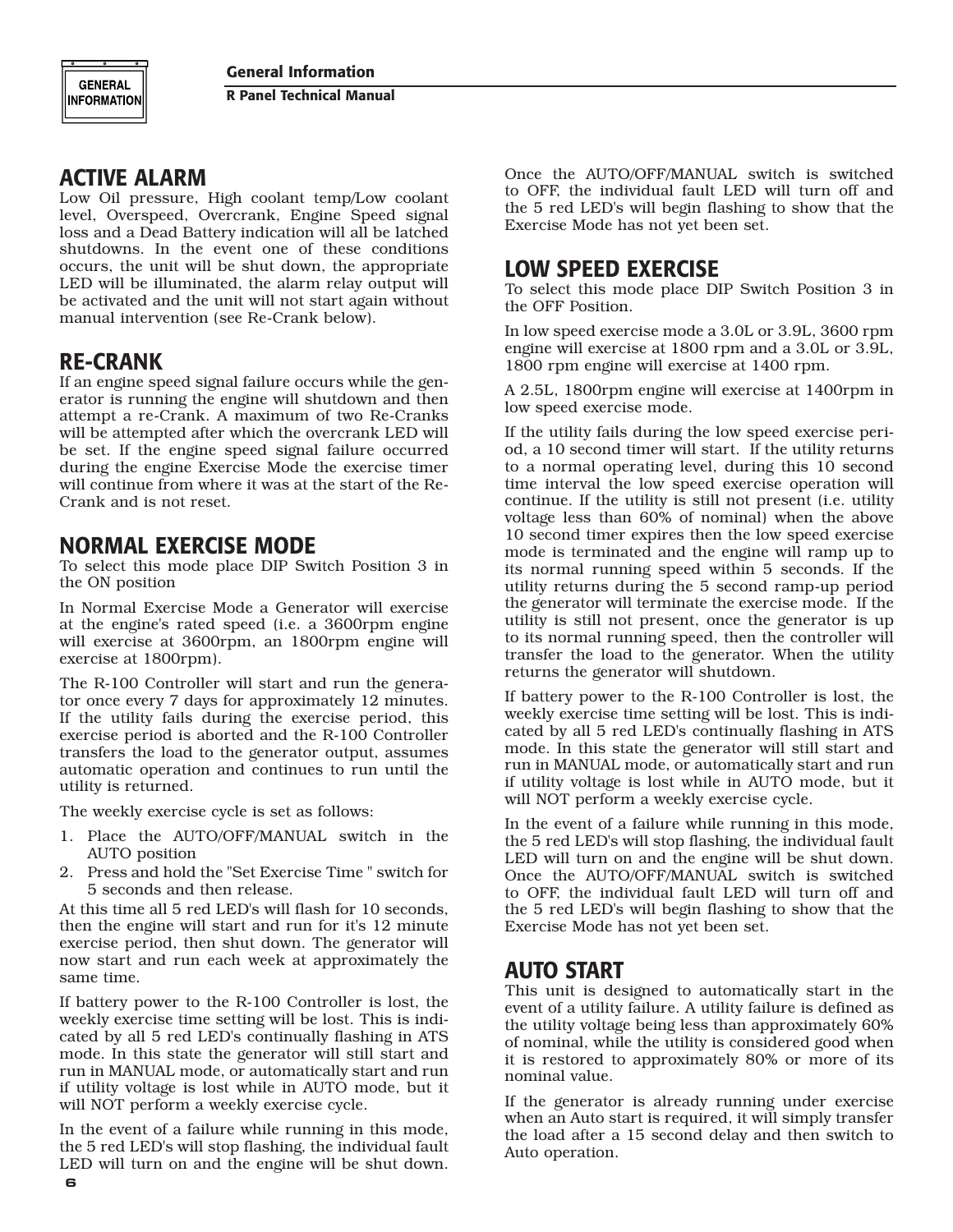



 **With the switch set to AUTO, the engine can crank and start suddenly without warning. Such automatic start up normally occurs when utility source voltage drops below a pre-set level. To prevent possible injury that might be caused by such sudden starts, set the AUTO/ OFF/MANUAL switch to OFF and remove the NEGATIVE battery cable from the battery before working on or around the unit. Then, place a "DO NOT OPER-ATE" tag on the control console.**

#### **MANUAL START**

Allows the user to start and run the generator manually. Transfer of the load to the generator will occur if the utility is lost while the engine is running in the manual mode.

### **SYSTEM READY (GREEN LED INDICATOR)**

Is a positive status indicator and dependent upon the following conditions being true:

- 1. Switch in the AUTO position.
- 2. No other warning indicator present.
- 3. Controller is functional.

The System Ready LED will also indicate if utility voltage is present at the control board. The system ready LED will flash every second (at a 0.5 second ON and a 0.5 second OFF rate) when utility voltage is not present at the control board when the switch is in either the AUTO or MANUAL position. This function is ONLY available with DIP Switch Position 2 in the OFF position (ATS application).

The System Ready LED will also indicate if the Generator is in the GTS Mode (i.e. DIP Switch Position 2 in the ON Position). The system ready LED will flash at a 5 seconds ON and 1 second OFF rate in GTS Mode.

### **LOW FUEL PRESSURE (YELLOW LED INDICATOR)**

The yellow low fuel pressure LED will turn ON if the fuel supply pressure drops below approximately five inches water column (i.e. occurs when the low fuel pressure sensing switch on the fuel regulator opens). This is a non-latched fault (visual LED warning only) and does not trigger the controller alarm output. Low fuel pressure sensing is active in all generator operating modes (i.e. MANUAL, OFF and AUTO).

### **LOW BATTERY (RED LED INDICATOR)**

The R-100 Controller continually monitors the battery voltage and turns on the low battery LED if the battery voltage falls below approximately 12.2VDC for one minute. A low battery voltage is a non-latching alarm and will not shut down the engine, however, it is a possible indication of a potential issue with the battery or battery charger and should be investigated.

The low battery LED will automatically turn off if the battery voltage rises above approximately 12.5VDC. If the engine is running when the low battery condition occurs, the engine will continue to run as long as possible.

If the battery voltage drops below 6V at any time during cranking, the crank cycle will be terminated and the low battery LED will remain lit. This is a latched fault and will shut down the engine.

### **LOW OIL PRESSURE (RED LED INDICATOR)**

Occurs if the oil pressure switch closes while the engine is running after the 10 second hold off timer expires. This is a latched fault and will shutdown the engine.

### **HIGH COOLANT TEMP/LOW COOLANT LEVEL (RED LED INDICATOR)**

Occurs if either the high coolant temp switch closes, or the low coolant level switch is in air. The two sensors are wired in parallel on the engine. Checks are made after the 10 second hold off timer expires. This is a latched fault and will shutdown the engine.

### **OVERSPEED (RED LED INDICATOR)**

An overspeed shutdown will occur if the engine speed is greater than 4320 rpm for 3 seconds with a 3600 rpm engine or greater than 2160 rpm with an 1800 rpm engine. An Overspeed condition will shutdown the engine and activate the over speed LED. An immediate overspeed shutdown will occur if the engine speed is greater than 4500rpm with a 3600rpm engine or greater than 2250 rpm with an 1800 rpm engine.

### **RPM SIGNAL FAILURE (FLASHING RED OVERSPEED INDICATOR)**

If the R-100 controller does not receive a signal from the engine crank or flywheel sensor, the R-100 controller cannot maintain the generator output frequency or monitor for an overspeed condition. If this signal is lost the R-100 controller will shut down the engine as follows: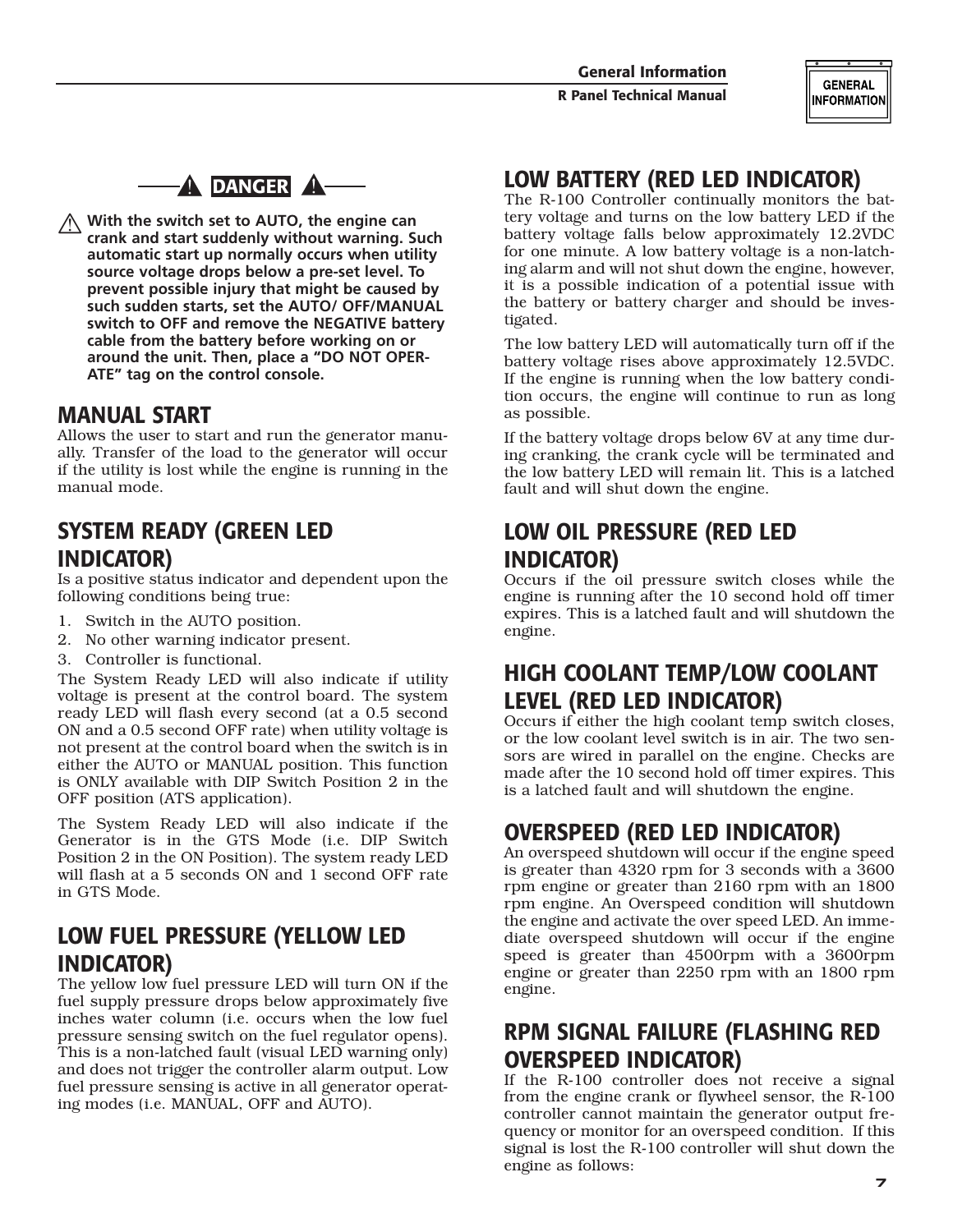**R Panel Technical Manual**

#### **RPM SIGNAL FAILURE DURING CRANKING**

The engine control board (R-100 controller) will monitor the engine speed signal during engine cranking. If the control board does not see a valid signal within the first four seconds of each crank cycle it will stop the crank cycle, lock out on a shut down fault and flash the overspeed LED.

#### **RPM SIGNAL FAILURE DURING RUNNING**

Running mode is handled differently because there is always the possibility the engine could slow down or stop running do to a temporary overload. To avoid shutting down and latching out on a temporary problem the following is done. If the engine is up and running, and the control board stops receiving a valid engine speed input signal it will respond as follows:

- 1. It will close the throttle
- 2. It will shut down the engine by turning off the fuel supply
- 3. It will wait for 15 seconds to ensure the engine has stopped
- 4. It will then energize the starter and monitor the engine speed signal
	- A. If the control board does not see the engine speed signal it will stop the crank cycle, lock out on fault, and flash the overspeed LED.
	- B. If the control board does see the engine speed input signal during cranking it will start and run the engine normally. If the engine speed signal is again lost while running it will repeat the above procedure one more time.
	- C. If the failure should repeat a third time, the control board will shut down the engine, lock out on fault, and flash the over speed LED.

### **OVERCRANK (RED LED INDICATOR)**

Occurs if the engine has not started within the total 90 second crank cycle. This is a latched fault and will shutdown the engine.

### **INVALID CYLINDER DIP SWITCH SETTING (ALL RED LED'S ON)**

All five RED LED's on the front panel will be ON all the time if the DIP switch setting for the number of engine cylinders is not set correctly. For example, if DIP switch position 6 is set to 4 cylinders and the controller is actually installed on a six-cylinder generator, then all five RED LED's will be ON until the correct DIP switch setting is used.

### **ALARM CANCEL**

When the generator is shut down on a latched fault or latching alarm, the AUTO/OFF/MANUAL switch must be set to the OFF position to turn off the corresponding fault LED. Prior to moving the switch to the OFF position, record which LEDs are ON or FLASHING and the date on the back cover of this manual.

### **AUTOMATIC TRANSFER SWITCH (ATS MODE)**

When this generator, along with an RTS-type or HStype automatic transfer switch has been installed and connected, a circuit board in the generator control panel constantly monitors the utility voltage and controls the operation of the transfer switch.

To implement this mode of operation, Position 2 of the eight-position DIP switch, which is located on the generator circuit board (see Figure 1), must be in the OFF position. In ATS Mode utility voltage sensing, weekly exercising, and load transferring is under the control of the generator.

Should the utility voltage drop below a preset value, and remain at this low voltage for a preset amount of time, the generator cranks and starts. After the generator starts, the transfer switch transfers the load circuits to the generator so the generator can power them. When the utility source voltage has been restored, the transfer switch re-transfers the load circuits back to the utility source voltage and the generator shuts down.

The transfer switch is controlled by the generator circuit board via control wires 23 and 194. Wire 23 connects the relay driver output (collector of an NPN transistor) on the generator circuit board to the "low side" (Terminal 23) of the transfer relay coil in the transfer switch. Wire 194 connects positive battery voltage from the generator circuit board to the "high side" (Terminal 194) of the transfer relay coil in the transfer switch.



#### **If generator wires 23 and 194 are not wired to the correct terminals in the transfer switch, the circuit board in the generator control panel will be damaged.**

In order for the generator utility voltage sensing function to work, it is necessary to provide a 5 amp fused 240 VAC or 208 VAC or 480 VAC utility source connection (depending on the Generator being used) from the transfer switch main N1 and N2 terminals to the generator wiring panel N1 and N2 terminals (see figure 2).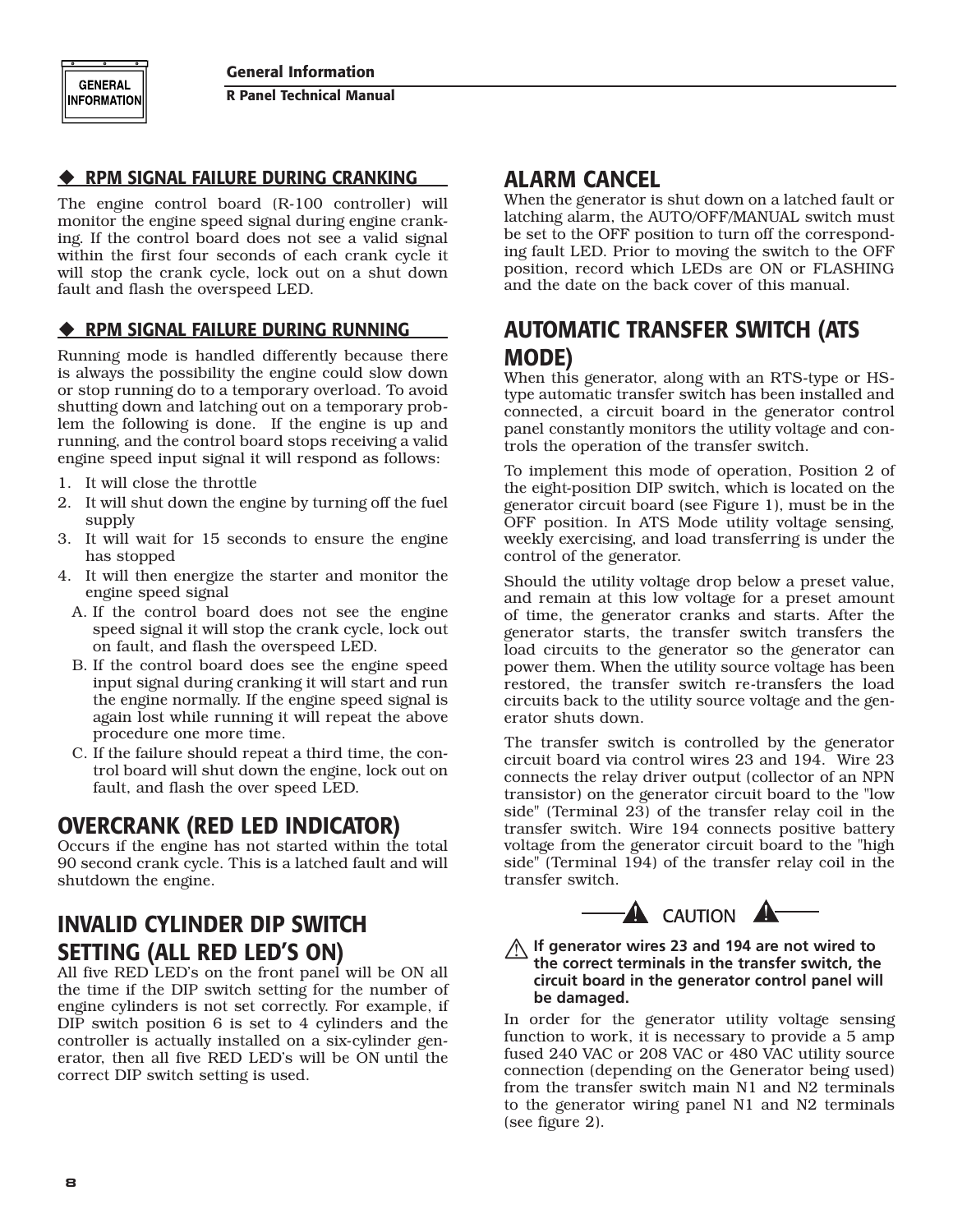

*Figure 2 - Connection Diagram (ATS Mode)*

In order for the generator battery charger function to work, it is necessary to provide a 120Vac utility source connection to the generator wiring panel LINE, NEUTRAL and GND terminals (see figure 2).

Transfer Switch terminals N1 and N2 (also called Utility 1 and Utility 2) are the input utility AC power connections to the Transfer Switch. Transfer Switch terminals T1 and T2 (also called Load 1 and Load 2) are the transfer switch AC output power terminals that go to the load circuit distribution panel. Transfer Switch terminals E1 and E2 are the AC power terminals that come from the generator's main alternator.

### **ENGINEERED TRANSFER SWITCH (2-WIRE START GTS MODE)**

When required, the generator can be installed with an engineered W or HTS type transfer switch which controls utility voltage sensing, weekly exercising and load transferring.

When Position 2 of the eight-position DIP switch, which is located on the generator circuit board (See Figure 1), is in the ON position then utility voltage sensing, weekly exercising and load transferring is under the control of the Engineered W Type transfer switch (GTS Mode).

Generator Control Board DIP Switch Position 2 ON = 2-Wire Start GTS Mode:

- The generator control board will NOT monitor the utility
- The generator control board will NOT perform a weekly exercise. (In GTS Mode The Green System Ready LED will be ON for 5 seconds and OFF for 1 second)
- The generator control board will NOT activate the transfer output

The generator control board WILL monitor all engine conditions and shut down on all the faults listed in this document.

For the W Type transfer switch to control utility voltage sensing, weekly exercising and load transferring, suitable wiring must also be connected from the transfer switch 178 and 183, 2-Wire Start terminals to the corresponding generator 178 and 183 2-Wire Start terminals. Recommended wire gauge sizes for the 2-Wire Start wiring depend on the length of the wire (see wiring length chart).

| <b>MAXIMUM WIRE LENGTH</b> | <b>RECOMMENDED WIRE</b><br><b>SIZE</b> |
|----------------------------|----------------------------------------|
| 460 feet (140M)            | No. 18 AWG.                            |
| 461 TO 730 feet (223M)     | No 16 AWG.                             |
| 731 to 1,160 feet (354m)   | No 14 AWG.                             |
| 1,161 to 1,850 feet (565m) | No 12 AWG.                             |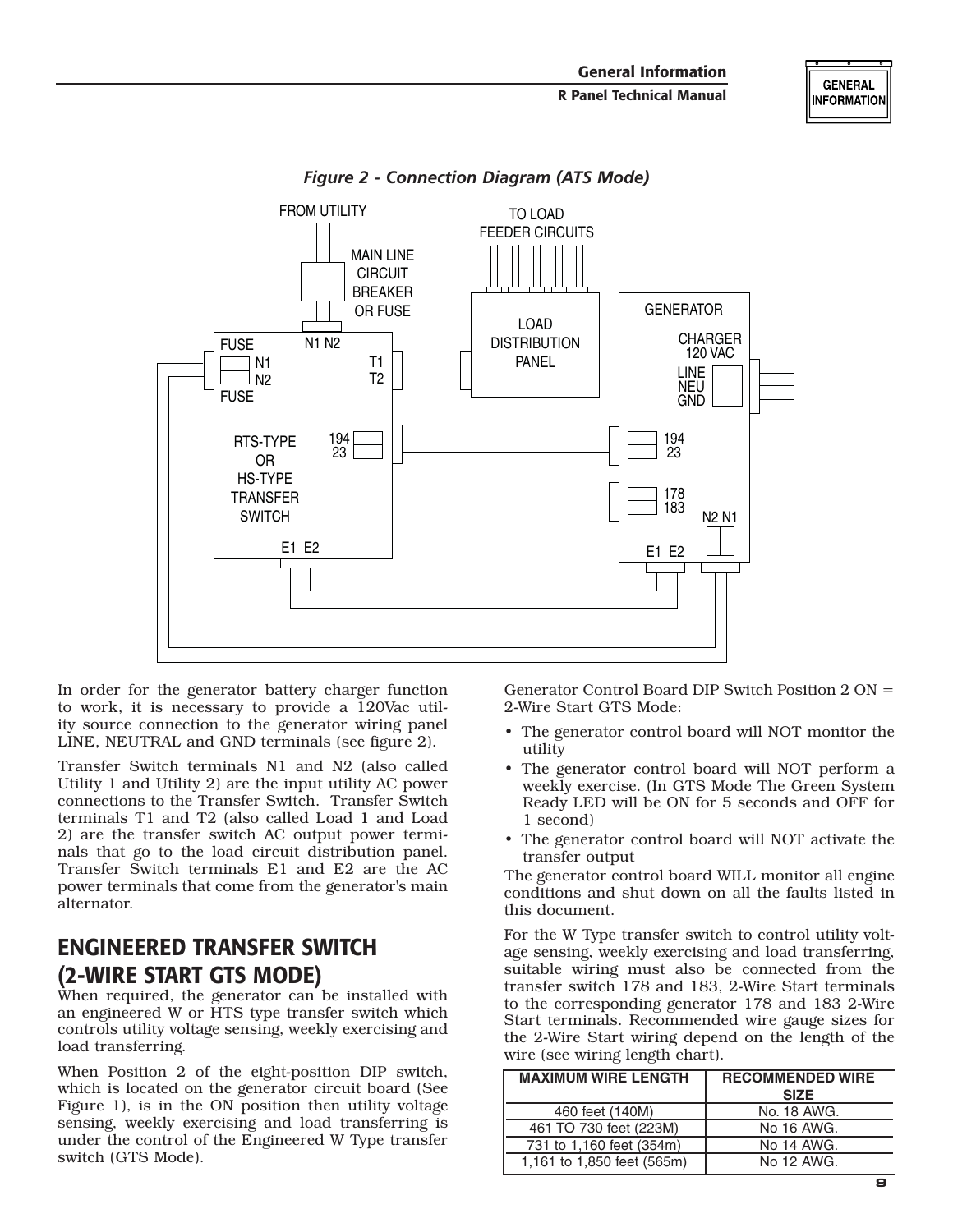



*Figure 3 - Connection Diagram (GTS Mode)*

Route the 2-Wire Start control wires through suitable, approved conduit which is separate from the AC power leads. Connection of wire 178 to wire 183 by relay contact closure action (volt free switch contacts) in the transfer switch must result in generator engine cranking and startup (See Figure 3).



#### **Do NOT connect battery voltage, utility voltage (N1/N2) or load voltage (T1/T2) to either the 178 or the 183 2-Wire start terminals as this will damage the generator control board.**

In order for the generator battery charger function to work, it is necessary to provide a 120Vac utility source connection to the generator wiring panel LINE, NEUTRAL and GND terminals (see figure 3).

When in GTS mode, the control board will respond as follows based on the AUTO/OFF/MANUAL switch position.

OFF: The generator will not start and run in this position. Only the System Ready LED and the Low Battery LED are active in the GTS OFF Mode.

MANUAL: The control board will start and run the generator whenever the switch is in the manual position.

AUTO: The control board will monitor the 2-wire start circuit. When the 2-wire start wire 178 is connected to 2-wire start wire 183, via a relay contact closure in the W Type transfer switch, the control board will start and run the generator. When the 2-wire start wire connection is opened the control board will stop the generator.

When the control board is in AUTO, MANUAL or OFF (GTS Mode) the GREEN System Ready LED will flash (5 seconds ON, 1 second OFF) to indicate that the Transfer Switch is performing the utility monitoring and transfer functions.

### **VOLTAGE REGULATOR ADJUSTMENT**

Four adjustment potentiometers are provided on the voltage regulator installed in the control panel (see Figure 4). These are Voltage Adjust, Gain, Stability, Underfrequency Adjust.

The voltage regulator potentiometers have been set at the factory and should NOT be adjusted.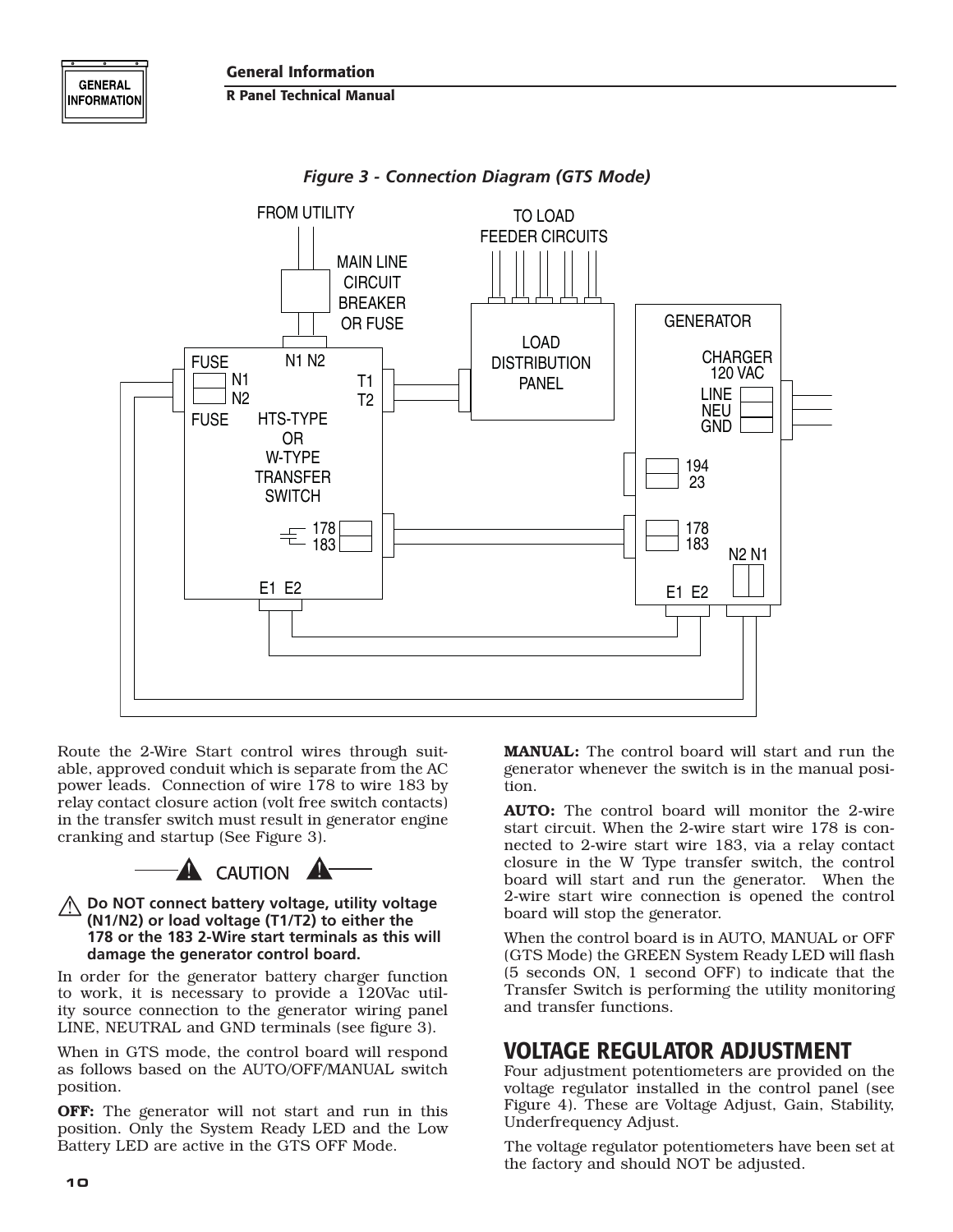#### *Figure 4 — Voltage Regulator*



#### **R-100 J1 CONNECTOR (23 PIN, BLACK=1800RPM, BLUE=3600RPM)**

#### Pin #

- 1 Digital 12V Supply
- 2 Reserved (Do not connect any wires to this pin)
- 3 GND-B to Digital Driver
- 4 Hi-Coolant Temp/Lo Coolant Level Input
- 5 0V to Digital Driver
- 6 5V Supply to Digital Driver
- 7 Distributor (Hall Sensor) 12V Sensor Supply
- 8 Reserved (Do not connect any wires to this pin)
- 9 2.5L/3.0L Crank Signal Input or 3.9L Flywheel Sensor Input
- 10 2.5L/3.0L Crank Signal Return or 3.9L Flywheel Sensor Return
- 11 Low Fuel Pressure Input
- 12 Digital Position Feedback Input
- 13 Reserved (Do not connect any wires to this pin)
- 14 Coil + (Supply voltage to engine coil pack)
- 15 Coil A Driver
- 16 3.9L Distributor Sensor Return
- 17 3.9L Distributor Sensor Input
- 18 Digital PWM Output
- 19 Digital Enable Output
- 20 Lo Oil Pressure Input
- 21 3.9L Flywheel Sensor Screen or 3.0L Crank Sensor Screen
- 22 Coil C Driver
- 23 Coil B Driver

#### **R-100 J2 CONNECTOR (14 PIN WHITE)**

#### Pin #

- 1 Reserved (Do not connect any wires to this pin)
- 2 Start (Crank) Relay Driver Output (minimum coil resistance is 90 ohms)
- 3 Fuel (Run) Relay Driver Output (minimum coil resistance is 90 ohms)
- 4 2-Wire Start Input (from relay contact in 'W Type' Transfer Switch)
- 5 Momentary Open Switch Input (B+)
- 6 2-Wire Start Return (from relay contact in 'W Type' Transfer Switch)
- 7 Manual/Auto Input (+BS)
- 8 19.5VAC Utility Sense Input
- 9 Alarm Relay Driver Output (minimum coil resistance is 90 ohms)
- 10 Transfer Relay Driver Output (minimum coil resistance is 90 ohms)
- 11 Manual Input
- 12 19.5VAC Utility Sense Return
- 13 Reserved (Do not connect any wires to this pin)
- 14 GND-B (Battery Ground)



 **Refer to the individual Generator wiring diagrams and schematics for additional information.**

### **2A AND 10A BATTERY CHARGERS**

There are two types of battery chargers. A 2 Amp battery charger and a 10 Amp battery charger. Each charger type is available as either a 12V or 24V charger, as appropriate for the Generator's DC electrical system voltage.

The 2 Amp battery chargers are "float" type chargers. A "float" type charger will charge the battery at its maximum output current rating until the battery voltage reaches a "float" voltage and then the charge current will decrease to maintain the battery at that "float" voltage.

The 10 Amp battery chargers are "equalize" type chargers. An "equalize" type charger will charge the battery at its maximum output current rating until the battery voltage reaches an "equalize" voltage and then the charge current will decrease to maintain the battery at a lower "float" voltage.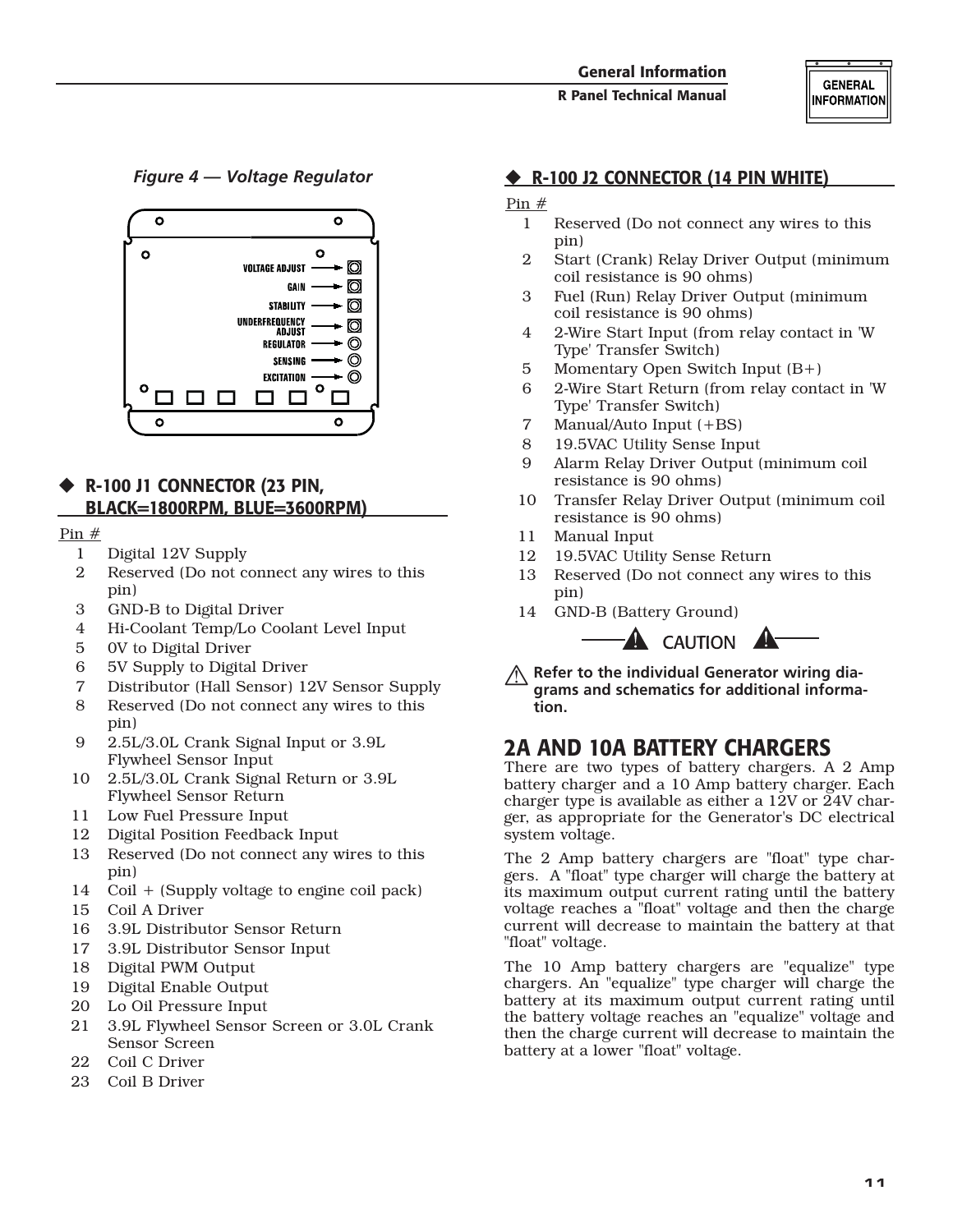**GENERAL INFORMATION** 

The 2 Amp chargers incorporate fuses on both the input ac line and the battery charger output. The input AC line fuse is a Littelfuse 2 Amp, Slo-Blo Fuse, 5x20mm, P/N 218002. The AC line fuse is located on the charger printed-circuit board. The output DC battery fuse is a Littelfuse 5 Amp, Mini-Blade Fuse, P/N 297005. The battery fuse is located on the charger printed-circuit board.

The 10 Amp chargers incorporate fuses on both the input ac line and the battery charger output. The input AC line fuse is a Littelfuse 5 Amp, Slo-Blo Fuse, 5x20mm, P/N 218005. The AC line fuse is located on the charger printed-circuit board. The output DC battery fuse is a Littelfuse 15 Amp, ATO Fuse, P/N 257015. The battery fuse is located on the charger printed-circuit board.

These chargers require that the battery be connected to the charger in order to turn on. The battery voltage must also be above a certain "boost" voltage for the charger to turn-on.

The boost voltage required is approximately 11 volts for a 12V system and 22 volts for a 24V system. If the battery open-circuit voltage is less than the above boost voltage, it is recommended that the battery be checked.

If the voltage of the Generator's 12V battery exceeds 15VDC, during normal charging operation, the battery should be checked. Typical battery voltages, when a 12V battery is being charged, should be in the 13VDC to 15VDC range.

The 2 Amp and 10 Amp chargers are UL recognized for use in the R-Panel enclosure and are not to be operated outside the R-Panel enclosure.



 **Storage batteries give off explosive hydrogen gas. This gas can form an explosive mixture around the battery for several hours after charging. The slightest spark can ignite the gas and cause an explosion. Such an explosion can shatter the battery and cause blindness or other injury. Any area that houses a storage battery must be properly ventilated. Do not allow smoking, open flame, sparks or any spark producing tools or equipment near the battery.**

 **Battery electrolyte fluid is an extremely corrosive sulfuric acid solution that can cause severe burns. Do not permit fluid to contact eyes, skin, clothing, painted surfaces, etc. Wear protective goggles, protective clothing and gloves when handling a battery. If fluid is spilled, flush the affected area immediately with clear water.**

 **Do not use any jumper cables or booster battery to crank and start the generator engine. If the battery has completely discharged, remove it from the generator for recharging.** 



- **Be sure the AUTO/OFF/MANUAL switch is set to the OFF position, before connecting the battery cables. If the switch is set to AUTO or MANUAL, the generator can crank and start as soon as the battery cables are connected.**
- **A** Be sure the utility power supply to the battery **charger is turned off, or sparking may occur at the battery posts as the cables are attached and cause an explosion.**

#### **2A, 12VDC BATTERY CHARGER**

| Nominal Input AC Line Voltage  120Vac        |                            |
|----------------------------------------------|----------------------------|
| Operating AC Line Voltage Range  108Vac to   |                            |
|                                              | 132Vac                     |
|                                              |                            |
|                                              | Littelfuse P/N 218002      |
|                                              | Mini-Blade Fuse P/N 297005 |
|                                              |                            |
|                                              |                            |
| Battery Undervoltage Shutdown (typ) 11 Volts |                            |
| <b>LED</b> Indicators                        |                            |

| AC Line Voltage > 108VacGreen LED ON             |
|--------------------------------------------------|
| Battery Connected & Charging Yellow LED ON       |
| (the Green LED must be ON to obtain a valid bat- |
| tery charging indication,                        |
| Yellow LED ON if charge current $>$ approx 0.5   |
| Amps)                                            |
| Battery Current Drain (AC Power OFF) 30mA (typ)  |

| Battery Current Drain (AC Power OFF)30mA (typ) |
|------------------------------------------------|
|                                                |
| (AC Hot. AC Neut & GND)                        |
|                                                |
| $(Pos +, Neg -)$                               |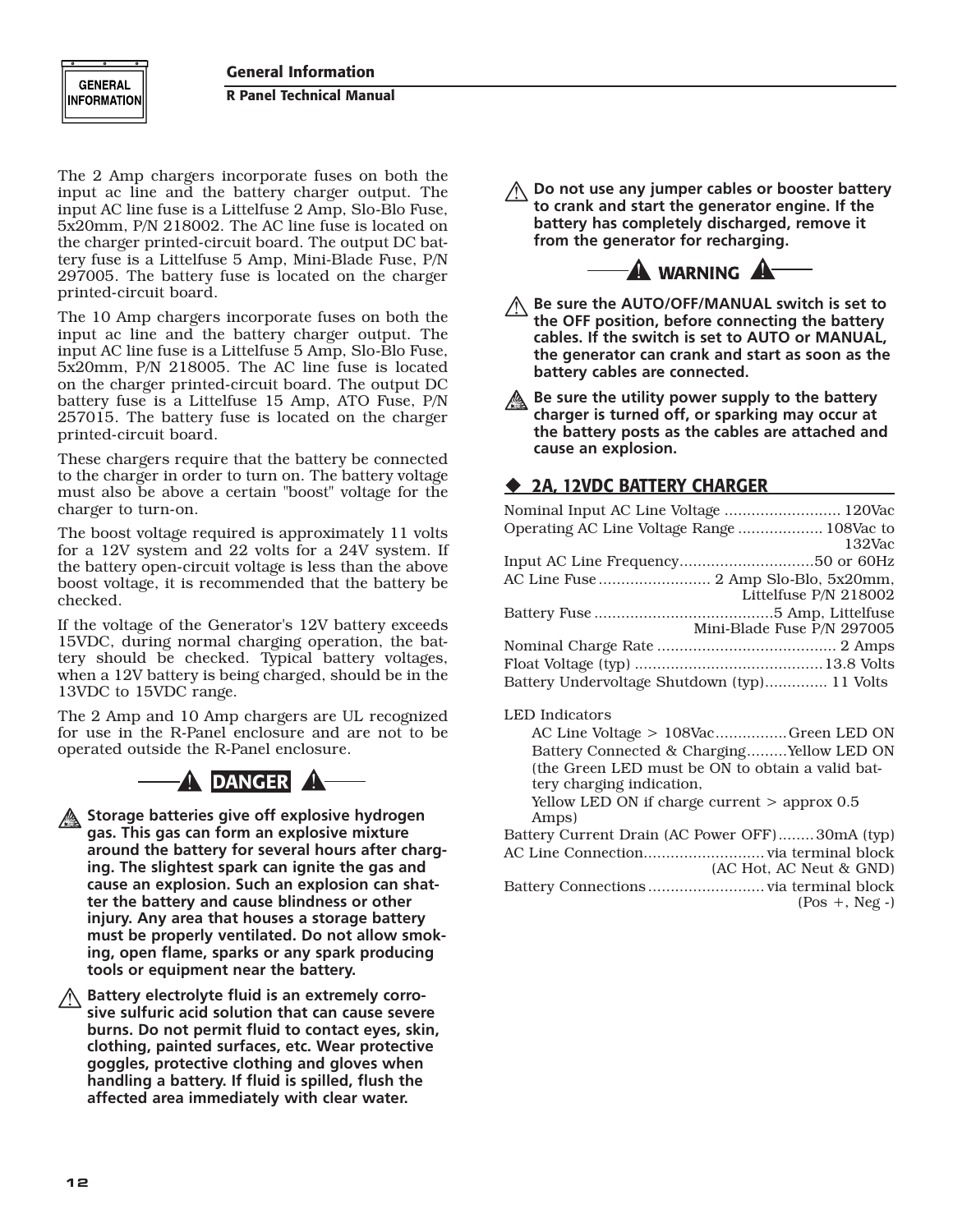**GENERAL INFORMATION** 

#### **10A, 12VDC BATTERY CHARGER**

| Nominal Input AC Line Voltage  120Vac                            |
|------------------------------------------------------------------|
| Operating AC Line Voltage Range 108Vac to<br>132Vac              |
| Input AC Line Frequency 50 or 60Hz                               |
| Littelfuse P/N 218005                                            |
| Battery Fuse  15 Amp, Littelfuse ATO Blade P/N 257015            |
|                                                                  |
|                                                                  |
|                                                                  |
| Current at Equalize to Float                                     |
| Battery Undervoltage Shutdown (typ) 11 Volts                     |
| <b>LED</b> Indicators                                            |
| AC Line Voltage > 108Vac Green LED ON                            |
| Battery Connected & Charging Yellow LED ON                       |
| (the Green LED must be ON to obtain a                            |
| valid battery charging indication,                               |
| Yellow LED ON if charge current $>$ approx 2<br>Amps)            |
| Battery Current Drain (AC Power OFF)30mA (typ)                   |
| (AC Hot, AC Neut & GND)                                          |
| $(Pos +, Neg -)$                                                 |
| Control Connections AC Power Fail Relay,<br>Form C, 2Amps, 12Vdc |
| (N.O. Contact closes when ac line voltage is applied)            |
| (N.O. Contact opens when ac line voltage is removed)             |